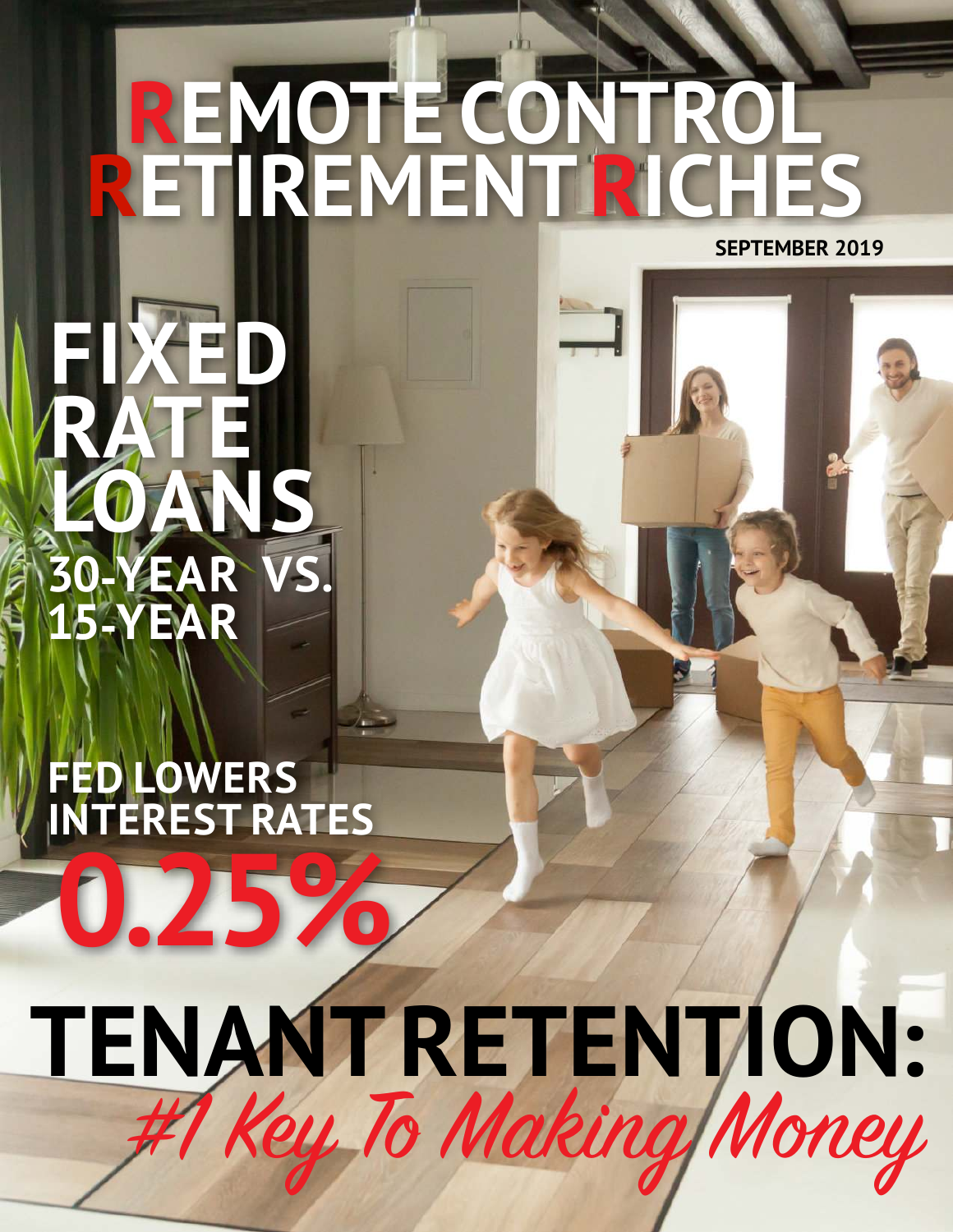

Our most recent ICG 1-Day Expo took place on Saturday, September 7th. It was a well-attended event.

The attendees comprised various levels of experience. There were people in the room who already own multiple rental homes, as well as many beginners.

We also had many guests who had received tickets to the Expo because they had selected the Remote Control Retirement Master Package by Adiel Gorel as their gift when donating to KQED.

The amount of Q&A throughout the day was large. The questions (and hopefully the answers) were informative and educational.

Our main market teams were present, as well as some of the property managers. Scott Webster from All Western Mortgage described regular FNMA 30-year fixed loans (some at 4.7% or even

better, which, for investors, is a very low rate). Scott also described loans available to people who can't get the FNMA loans, by virtue of owning more than the FNMA limit. He also outlined loans available to foreign investors. The loan terms seem to keep improving, and were better than what Scott had presented at our May event.

Many new investors joined our QUICK LIST, to whom we send property sheets when we get them from the various markets, as well as event invitations and updates.

People also joined the NEW Membership area on our website. The Membership area is constantly populated with podcasts, FAQ's (Frequently Asked Questions), and other useful information. There are also webinars on specific subjects, as well as special one-on-one "Connect For Success" meetings with me. For more details, please email us at info@icgre.com. You can

also see information on our website www.icgre.com/MEMBERS.

The attendees enjoyed our guest expert speakers: Josh Cooper, Justin Farian, and Joe Merante. CPA Joshua Cooper , as always, was very informative in his tax presentation. Justin Farian explained how to go about buying rental homes from a self-directed IRA. Joe Merante from National Credit Care went into the details of credit scores, their effect on people, and ways to optimize them.

#### Many of the

attendees have registered to our next 1-Day Expo, on Saturday, December 7th. I will host the most relevant markets, three new expert speakers, and of course lots of updates and Q&As.

To register for our next 1-Day Expo, please go to our website www.icgre.com and click on the Events tab. We look forward to seeing you there.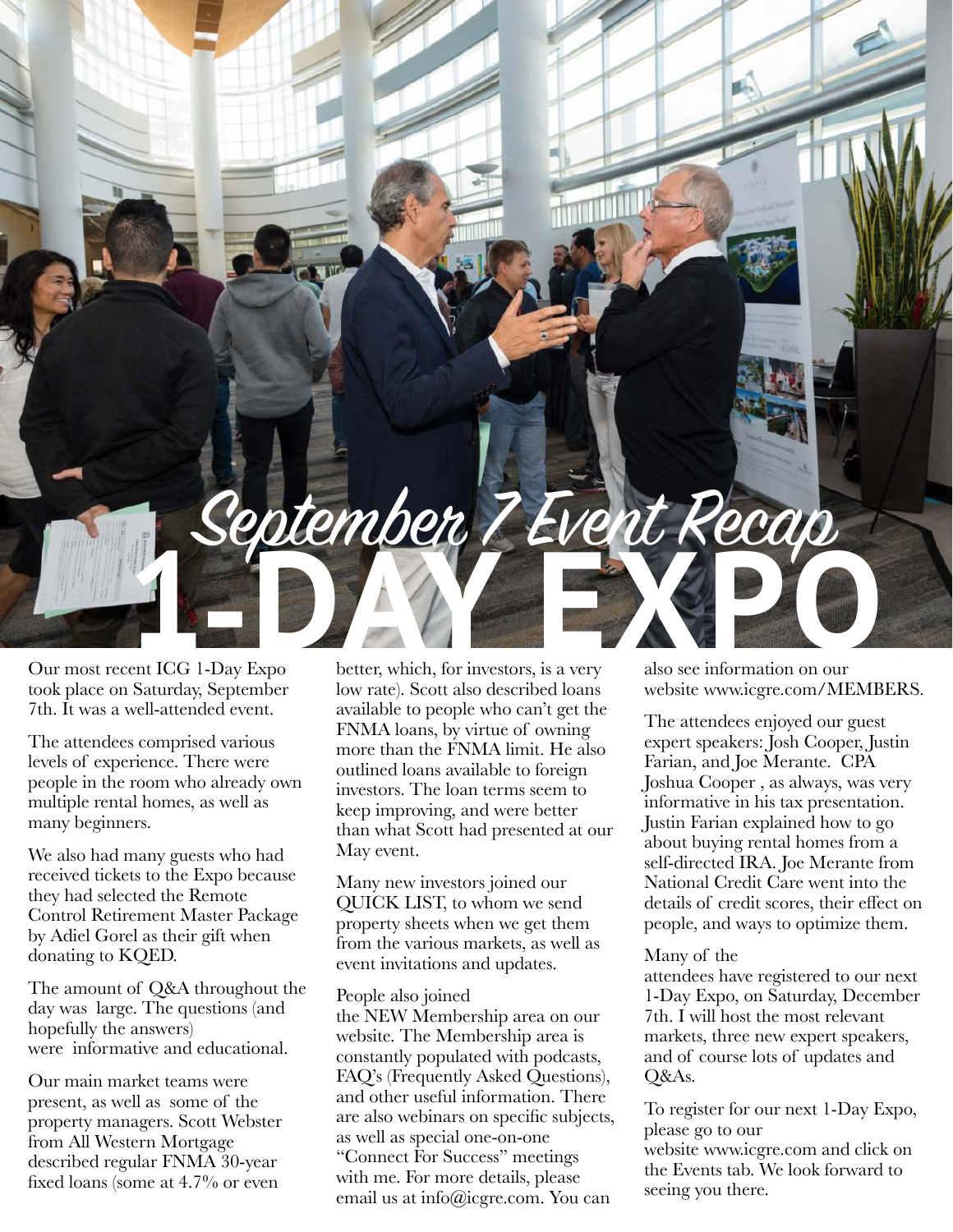# **FIXED RATE LOANS 30-YEAR VS.15-YEAR**

I get this question all the time, and thought it a good time to address this issue again. (This information has been previously published in the TV special Remote Control Retirement Master Package.)

Many investors think that if a 30-year fixed rate loan is good, then a 15 year loan must be better. I actually beg to differ. You can always pay a 30-year loan in 15 years (or 14 or 20 or 10 or 8) if you wish – just add some extra to the principal payment. However you cannot pay a 15 year loan off in 30-years. Thus the 15-year loan FORCES you to make the higher payment while the 30-year loan gives you the important flexibility of keeping your payments low OR making them high based on your financial situation and other considerations. Some would say that the 15-year loan is also better since it has a better rate. True, the 15 year rate may be 0.25% or even 0.5% better than the 30-year rate.

However, in my opinion this is not enough to justify the enormous loss in flexibility. In addition, having the loan for a longer time allows inflation to "erode" the loan even further. This last consideration greatly minimizes the argument some investors make that "with a 30-year loan they pay hundreds of thousands of dollars more over the life of the loan". One factor missing here is that they neglect the TIME VALUE OF MONEY! These extra dollars paid in year 20, 22, 28 etc., are in fact extremely "cheap" dollars in the sense that their buying power is greatly lowered over time. If the value of these future dollars were to be calculated based on the PRESENT buying power of the dollar, some of the later payments may be worth mere pennies on the dollar.

In summary I recommend getting a 30-year loan and then choose how long to take to pay it (anywhere between zero and thirty years – you choose!).



## **AUGUST: STRONGEST HOME SALES IN US IN PAST 17 MONTHS**

Some interesting data is given in a September 20th, 2019, Wall Street Journal article on September 20th, 2019, by Will Parker and David Harrison.

According to the WSJ article, August 2019 was the strongest month for sales of US homes since 17 months ago. This has sparked hope that the overall nationwide housing market is strengthening. Of course  $\overline{I}$  maintain there is no "housing market", but rather many different markets. Indeed nationally , previously-owned home sales rose by 1.3%. However in the Sunbelt states, where we invest, sales rose by 3.6%. Thus we can see behavior is regional. I believe selling behavior varies per city.

One reason for the selling momentum is no doubt the lowered interest rates. Mortgages can be had now for some of the lowest rates in the past fifty years. Of course, rising home prices have been exerting a dampening effect on sales.

We invest in markets where prices, while possibly on the upswing, are not moving rapidly. The blocks to sale manifest in markets where prices have zoomed up. The very fact a market has gone through strong appreciation keeps us as investors from buying there. The uninitiated may be attracted to markets that have gone through a strong appreciation phase, thinking they are "hot", but we know that when price appreciation has been strong, rents usually lag behind. Thus markets that have exhibited strong price increases become "ineligible" for the savvy investor, because the ratio of rents to values has gotten unacceptable. However, it is still encouraging to see stronger activity in the region in which we are interested. Fears of recession in the housing sector (again, the media thinks "nationwide"), seem to be abating.

I have written before that even a downturn does not mean stopping to invest (in fact quite the opposite). However the strengthening sales activity calms down jittery new investors, which is beneficial for their future if they don't get "stuck on the sidelines'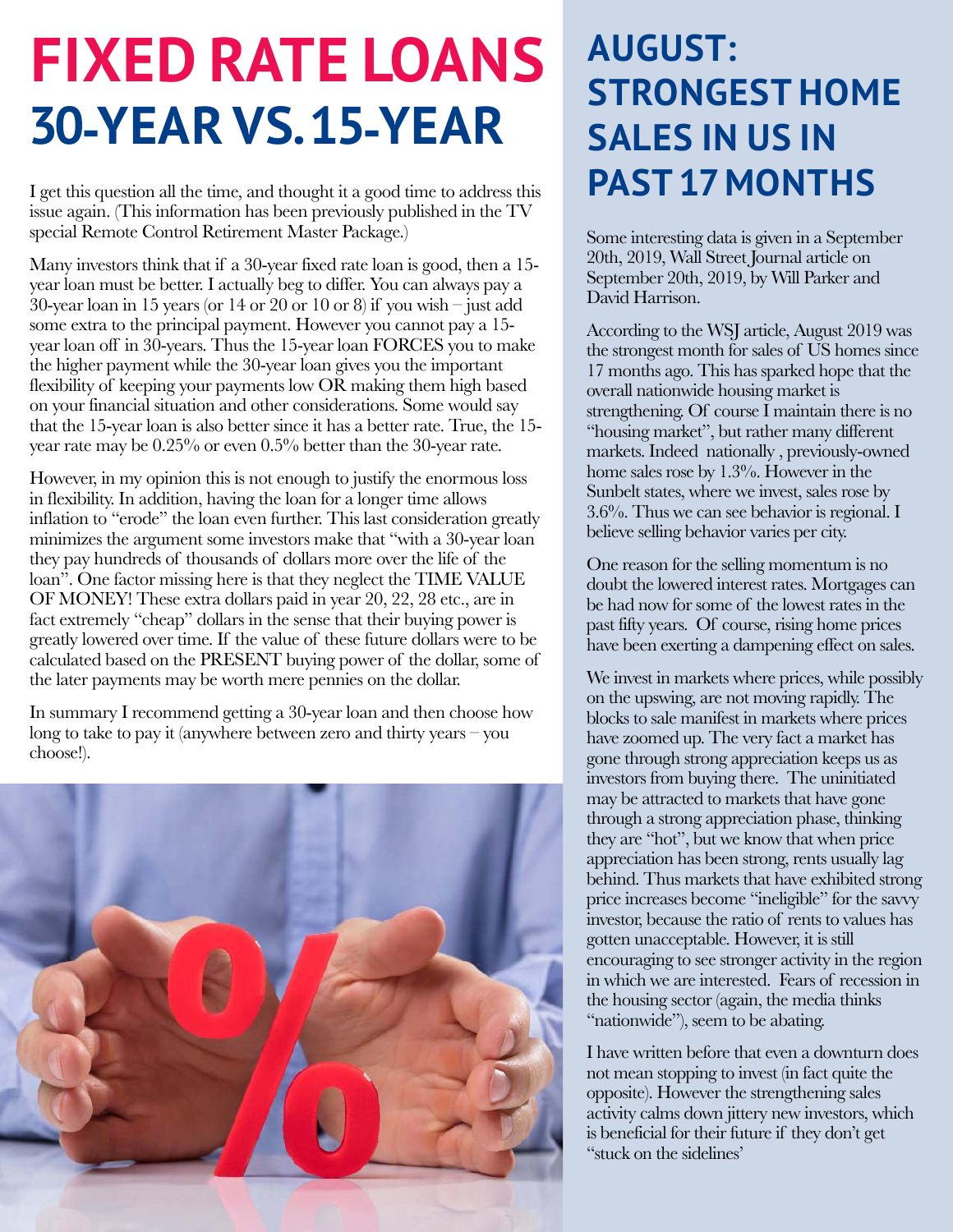# **TENANT RETENTION:** #1 Key To Making Money

One of the most common mistakes we see with investor property owners is underestimating the importance of tenant retention. As someone who has been managing investment properties for over 12 years and a fellow investor, turnover is the biggest expense an investor can incur. Contrary to popular belief, turnover outpaces routine repairs or maintenance, fees paid to your property manager or even property taxes in terms of cost. Every time a home is vacant it is real money lost that you can never recoup. Lost rent, utilities, make ready costs,

leasing/marketing fees and the often-overlooked risks that come with having a vacant home.

#### **3 Ways To Minimize Turnover:**

### **Placing the right tenant for your property**

Seems simple but it's truly an art form. While prospective tenants with 800 credit scores are traditionally safe and look great, there are some negatives. Tenants with great credit soon become home buyers. We

prefer to look at the whole picture. For example, Tenant A has great credit, stable income, excellent mortgage history and is coming in with a job transfer. Tenant B has a much lower credit score due to say…unpaid medical bills but does possess good income and long term rental history. Tenant A looks like an easy choice, right? Not

*Every time a home is vacant it is real money lost that you can never recoup.*

necessarily…we would most likely recommend Tenant B (with an additional deposit). The reasons are Tenant B will struggle to buy a home soon. Also, they have excellent income with a long history of renting. Through tracking our tenant compliance and longevity, we have learned that prospects like Tenant B not only stay years longer on average, they actually have a lower lease default rate.

### **Attentive, Concerned, Communication and Responsive**

Long term, good tenants expect this. Might seem obvious but it takes an excellent process, well trained, motivated staff and vendors to meet the expectations of today's tenants. At Camber (our Oklahoma City management company), we have a great recipe for tenant success while still working for our investors to keep total cost of ownership to a minimum.

### **Tailored Renewal Strategy**

I often see property managers or investors approaching renewals two ways: They either fail to send them out, allowing tenants to auto-roll month to month at the same rent rate, or they fail to consider all factors before offering a lease extension. At Camber, we look at each home focusing on retaining your tenant and

## *Expert Article by Oklahoma City Property Manager Josh Farmer*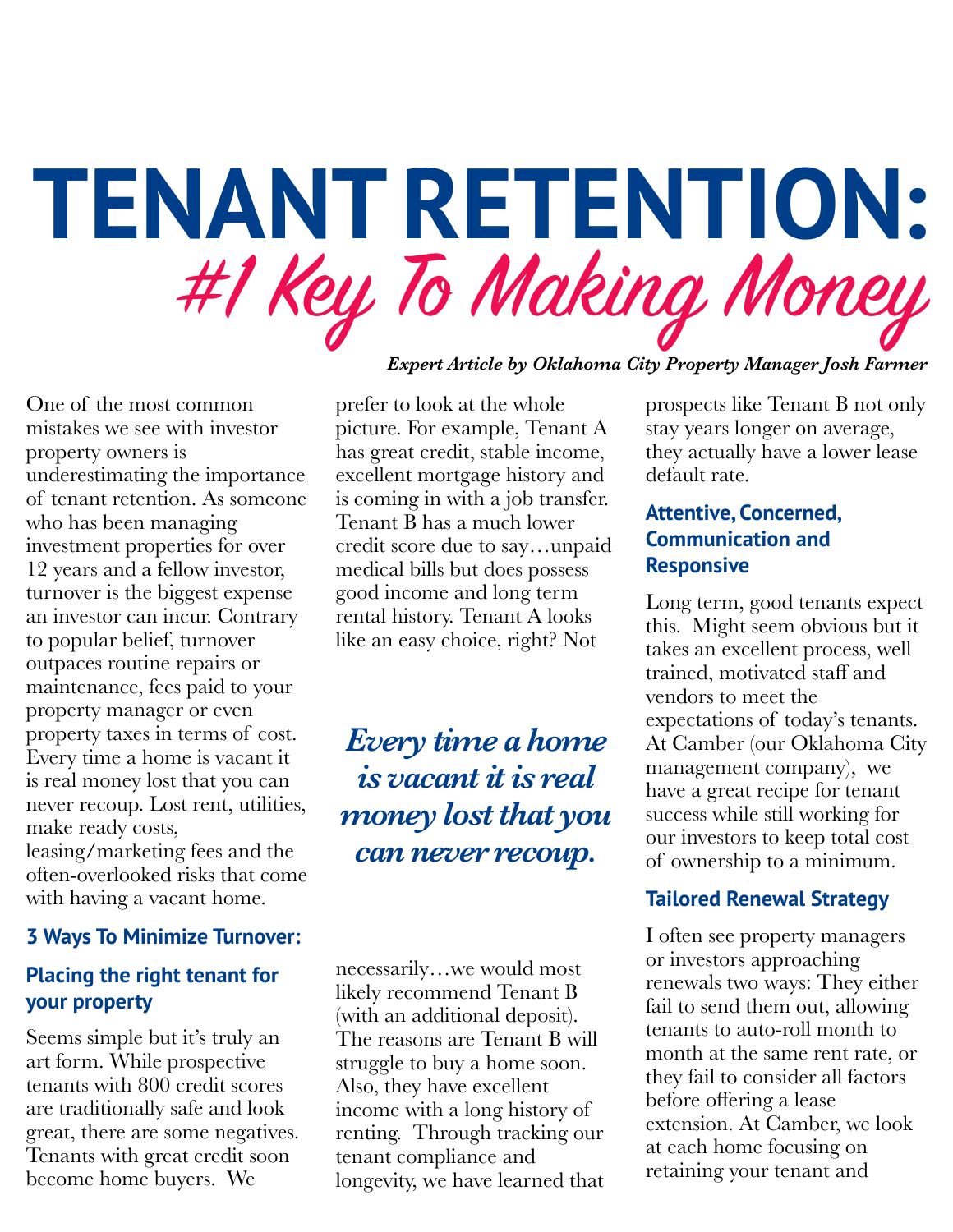evaluating rental rates. Through preparation and analysis of market conditions, we systematically send fair and reasonable lease renewal offers to your tenants.

i<sup>ll</sup>i,

 $\mathbf{r}^{\text{th}}$ 

We also consider the following during our review:

■ What would we realistically get in rent on re-lease?

■ How long would it take to secure a new qualified tenant?

■ Turnover costs?

■ We also review the current tenant's payment history and how they have cared for your property.

Our experience has shown that a combination of all these factors contributes to successfully renewing your tenants.

At Camber, our core strengths always include matching the proper tenant to your property, ensuring your tenants have an excellent rental experience and working tirelessly towards meeting your goals for the property and keeping your total cost of ownership to a minimum.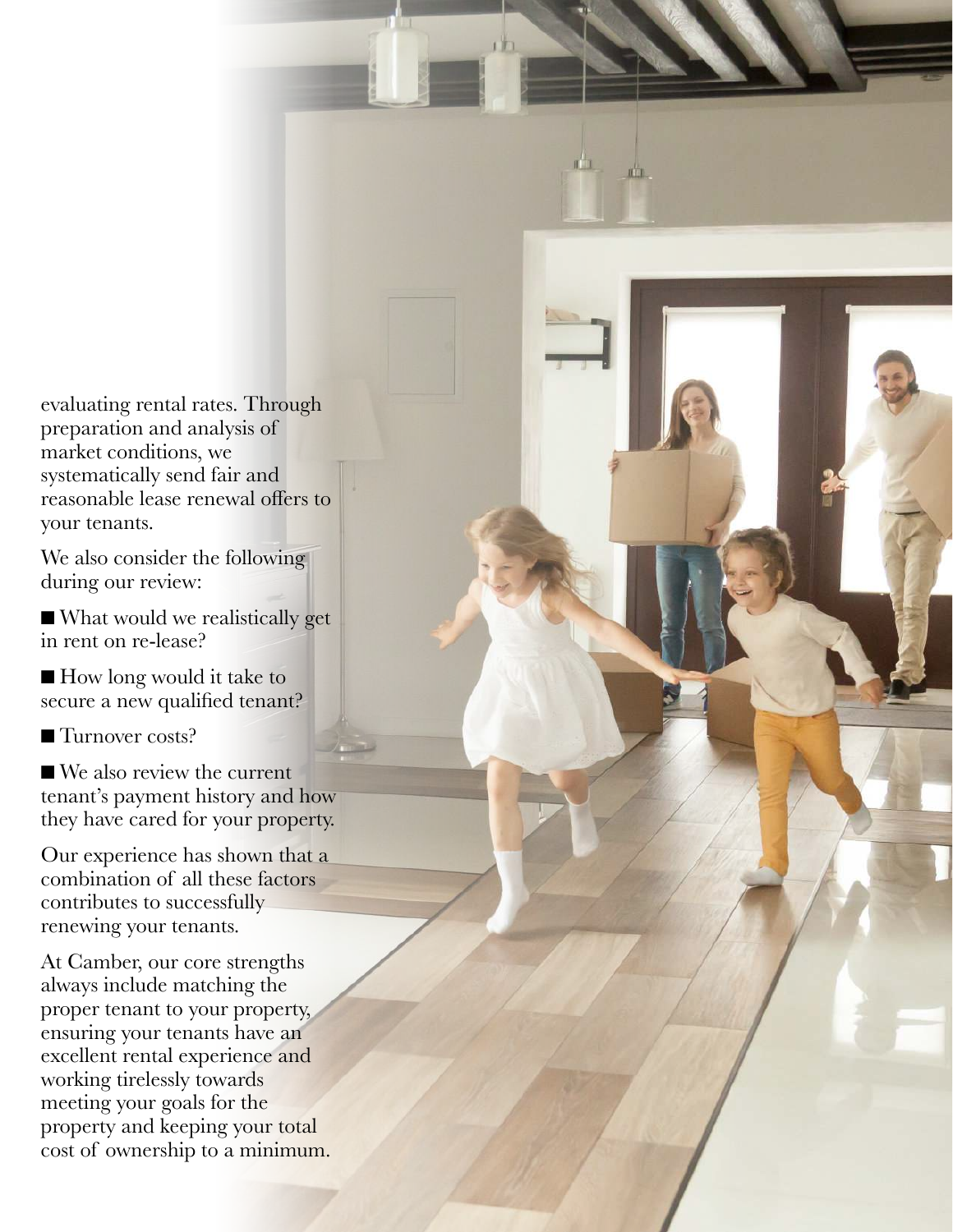

With a total population of 5,884,736 consists of 90,000 new residents in the past two years, and 1500 new residents a week, Atlanta is the third fastest growing metro area in the nation, and the number one moving destination in the nation. It is also the ninth-largest metropolitan area in the entire United States.

Atlanta has seen tremendous job growth with 66,500 new jobs in 2018, making it the third city in America with the most Fortune 500 companies. Delta Airlines, United Parcel Service (UPS), The Coca-Cola Company, CNN and Home Depot are just to name a few that call Atlanta home.

With the cost of living being  $2\%$ lower than the national average as well as Atlanta being the South new foodie capital, there are over 10,000 new construction homes spread over 1,041 communities. This makes Atlanta a great city for young professionals and families alike.

To give an idea of what one can expect for cost of living in Atlanta, here are some numbers -

■ Rent for 900 sf apt in an average priced area: \$1200

■ Utilities for one person: \$130

■ Basic dinner out for 2 in a neighborhood bar: \$45

Atlanta has experienced a stellar expansion in the cultural and entertainment world. Known as "Hollywood of the South", Atlanta has become a mecca for the television and film industry. The entire state of Georgia has become the number one filming location in the world thanks to Atlanta.

Together with the new Mercedes-Benz Stadium, Emory University, University of Georgia, Six Flags, Zoo Atlanta, museums and other family growing attractions, Atlanta has become the most desirable destination in the country.

## **ON INVESTOR PREFERENCES OF WHERE TO BUY**

I recently talked to a new investor. He said he is "only interested in buying in states which are not landlocked". This means he would have completely missed out on the amazing 20 years in Phoenix, during which the lives of many changed in a powerful way thanks to the rental homes they bought in Phoenix. He would have missed on great profits in Las Vegas. Also, we have done very well in Austin and Dallas before they went up to levels making them unattractive investments in 2019. He would have missed on those great opportunities as well.

I think the point is, don't limit yourself setting arbitrary parameters that may exclude some of the best markets to invest in. The main point is to buy new homes in good areas

in large metropolitan areas in the Sun Belt states where the numbers work, get the 30-year fixed rate loan (which, as we know, amazingly never changes with inflation), let the property manager rent the home for you, then just sit back and do nothing. It will change you future. As to whether a state is "land locked" or "pretty" or whether it possesses any attributes the investor likes for him or herself, that is immaterial, in my opinion.

It is already not that easy to find large Sun Belt Metro areas where the numbers work in 2019 (meaning a good ratio between rent and price). By limiting the selection based on secondary criteria and preconceived notions, the remaining appropriate investment markets become a very small set.

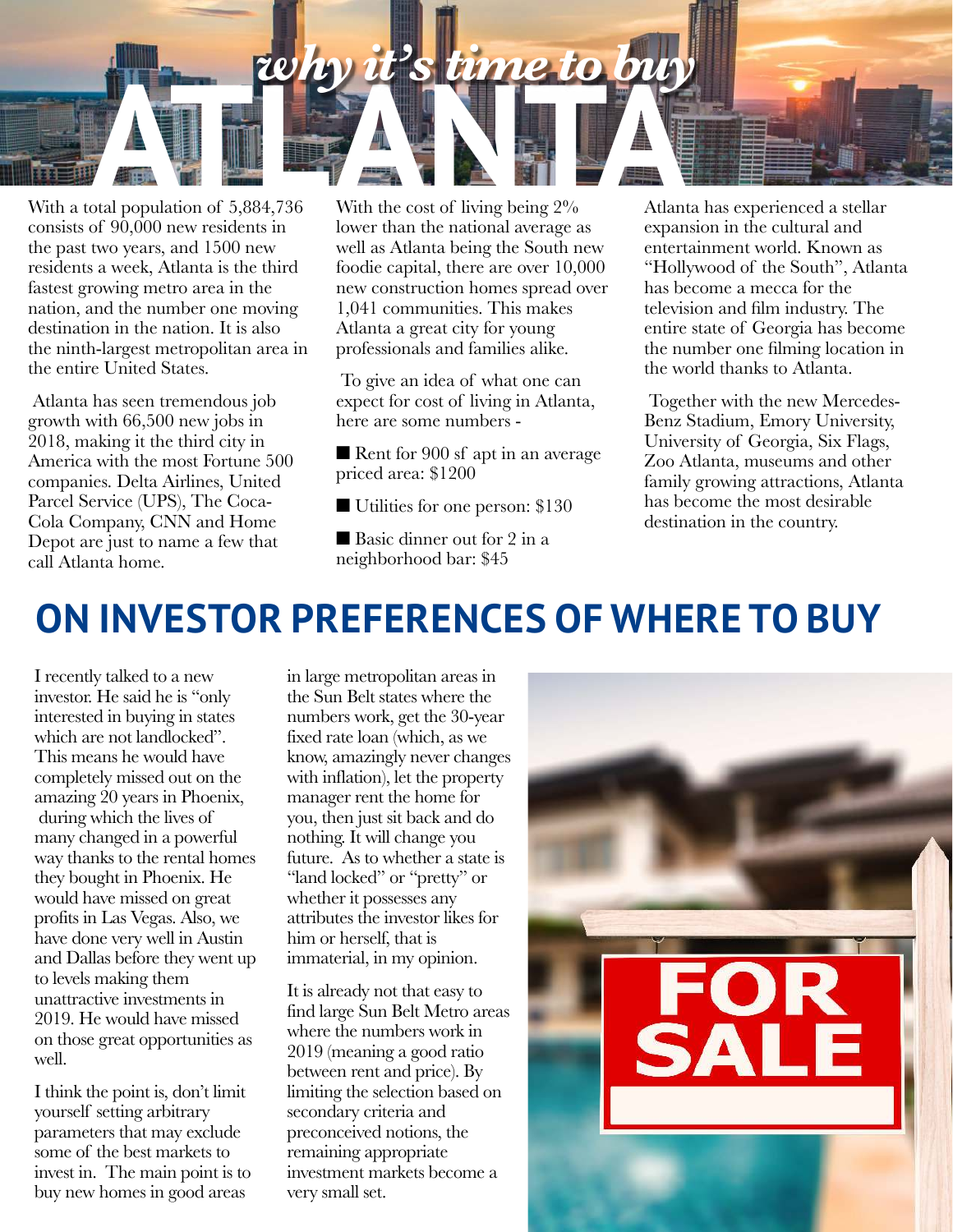**Real Estate Investments and Adiel Gorel Presents**

## **Saturday, December 7, 2019 ICG REAL ESTATE 1-DAY EXPO WITH ADIEL GOREL**



**BRETT LYTLE** ATTORNEY, ESQ.OF MCDOWALL COTTER ATTORNEYS AT LAW



**WEIMING PENG** 1031 TAX DEFERRED EXCHANGE SPECIALIST



**LUCIAN IOJA** FOUNTAINHEAD ADVISORS, NEWPORT BEACH

## **FOR MORE INFO OR TO REGISTER,GO TO WWW.ICGRE.COM/EVENTS**

## **FED LOWERS INTEREST RATES 0.25%**

As you probably already know, the Fed dropped the key interest rate by 0.25%. It takes a little time for these interest rate drops translate into mortgage rates, but it is likely to happen. Mortgage interest rates are already at some of the lowest points in the past fifty years. It's an investor's dream right now. With the rates for homeowners now at 3.7% or so, and investor rates around 4.7% or even

better, fixing these low rates forever with a 30-year fixed rate loan is already a great gift. It is likely to get a little better. Is it worth waiting to buy based on this? Not in my opinion. In the markets we are looking at, there is steady, but not spectacular price appreciation. Waiting may mean buying a home for more. The combination of super low interest rates, the 30-year fixed rate loan

(remember, the 30 year fixed rate loan does not have to be paid in 30 years. It can be in 11 years, 19 years, or any other time of choice). In the relevant markets, the current combination of prices and loan rates, given available market rents, create an excellent environment to affect a serious change in our future.

## Retirement Riches Testimonials

#### **Reva**

"Adiel, your TV special plus the incredible 9.7 event really opened my wife and my eyes to a clear path to strengthen our future. Thank you for pointing out the clear, logical way, and guiding us"

#### **Amir**

"My father, who lives in another country, is a long term investor of yours and followed your guidelines. I am impressed by what he achieved and would like to start investing as well."

#### **Lisa**

**EXPERT**

**GUEST SPEAKERS**

> "Adiel, thanks so much for being our mentor and being available to talk to us when we have questions. Its been invaluable for our family"